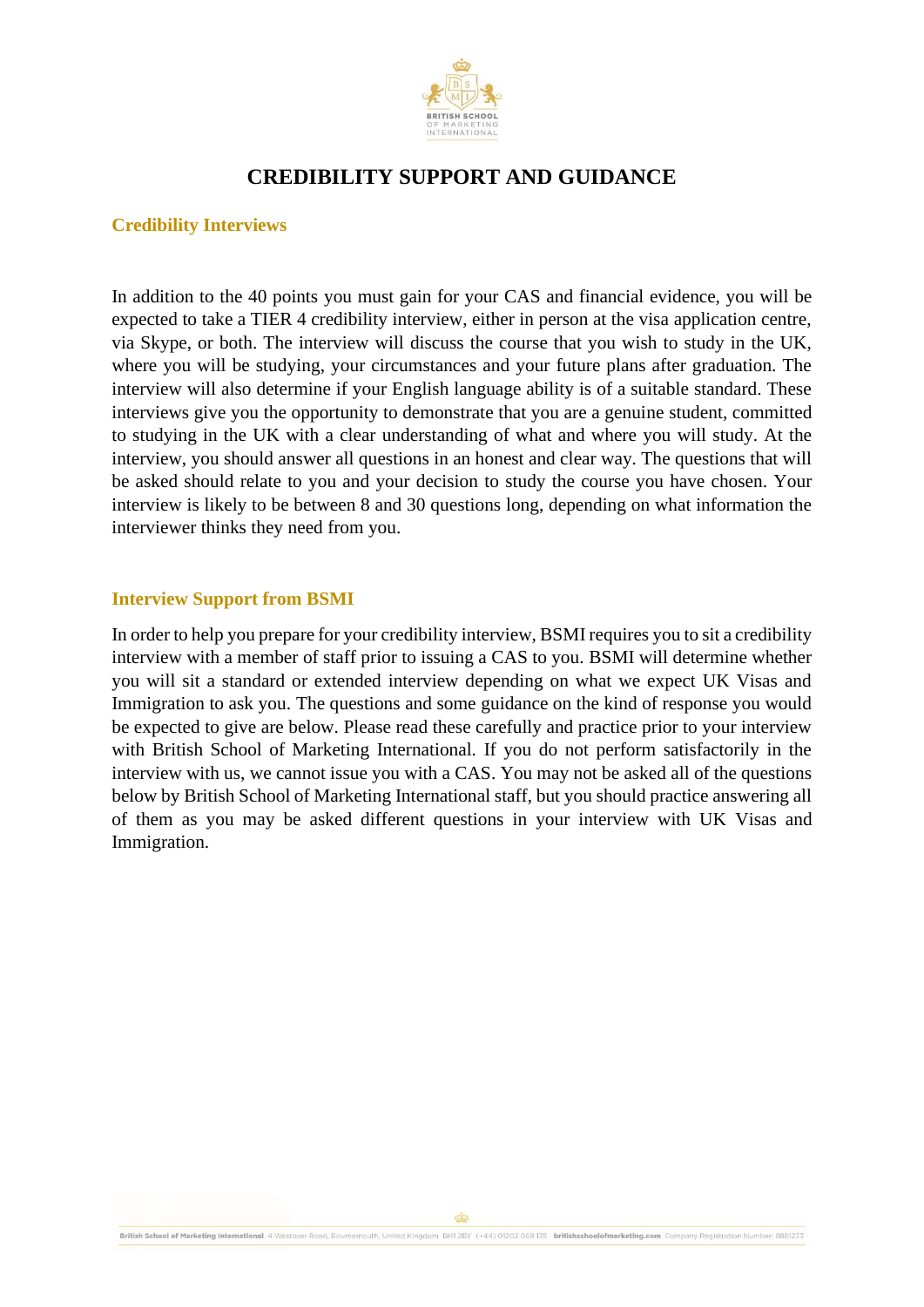

#### **1. Why did you choose to study this course?**  You should demonstrate that you know about the course you have applied for, referencing specific modules of interest – what they involve and why they are of benefit to you. This

about any unique features of the course, for example links to industry or professional accreditations and explain how the course will benefit you personally, for example, how it will relate to your previous study and what it will help you achieve for your future career plans.

#### **2. Why did you choose to study at British School of Marketing International?**

You should be able to list multiple positive factors hat apply specifically to British School of Marketing International, such as academic quality, recommendation from friends etc…

You should be able to explain what research you have undertaken and give detail about the college facilities, location in the UK. If the interviewer thinks you have not researched the course or the college, they will refuse your application.

#### **3. Did you consider studying any other courses or consider studying at another college or university either in the UK or overseas?**

Studying overseas is a big step, you should be able to demonstrate that you have made a serious and informed choice about this step. List other institutions considered and say why you chose BSMI above these other institutions. If you have looked at courses at home, you should state this, and explain why the equivalent degree in the UK will be of more benefit to you.

#### **4. What was the last course you successfully completed and when did you complete this?**

Your answer must be consistent with the information you have previously supplied on your application form. If anything is missing from your application form, please tell us as soon as possible.

### **5. Given your previous study history how will this course assist you in your future plans?**

You should explain how the course you applied for follows on from your previous study.

You should explain your future career plans, e.g. what job you want to get and show that the course they want to study is necessary to achieve this. You should explain the value of qualification to an employer as well as how the skills .

**6. Where is British School of Marketing International located and where will you live in the UK?** 

You should be able to say where Bournemouth is geographically in the UK. You should say what kind of accommodation you will be staying in, for example, if it will be Residence or Home stay and it is important to know where your accommodation is in relation to the college and the cost of rent per week.

### **7. How will you travel to the college each day and how much will this cost?**

You should say how far from college the accommodation is and how much it will cost to get there each day. If it is within walking distance, the cost will be free, if further afield the you should be able to give some realist estimated of public transport costs.

## **8. What facilities are available at BSMI?**

You should talk about any general facilities that are of interest to you as well as facilities specific to the course they you are applying for.

#### **9. Do you know where BSMI is located any how many students attend?**

You need to show genuine, independent research has been undertaken, and be able to describe where BSMI is located. You can find this information on BSMI website.

### **10. Provide details about two or three specific modules from the course you have chosen?**

You should be able to name at least two modules and give details about the modules consistent with the website. You should have subject knowledge that means you can talk about what each module involves in more details than the title of the module. You should be able to say whether the course is a combination of exams, course work or e learning consistent with the website.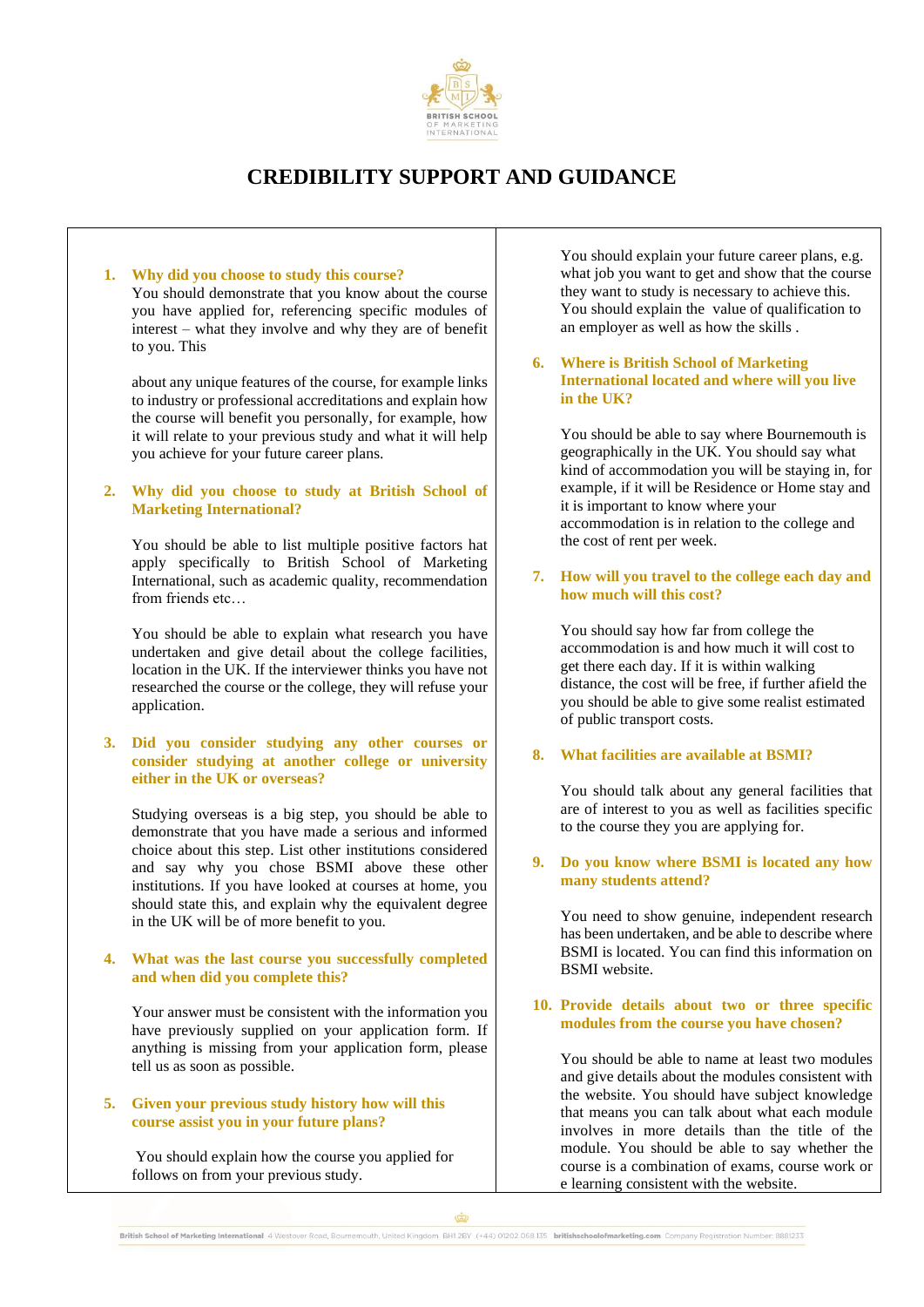

**12. How is the course assessed and how many hours of study a day?** 

Explain about the course you have applied for, and that it is a progression from what you have studied previously, how it will enhance your previous study in terms of content and level

**13. How long is your course and what qualification will you receive?**

You should be able to explain the length of the course in years and the qualification you will gain at the end of it.

## **14. How do you explain the gaps in your education/employment history and why are you returning to study now.**

If you have had a break in study, you need to explain why it is you are returning to education now, and what the break in your studies was for. For example, is the course you intend to study a requirement for you to reach the next stage in your career? Did you take a break in your studies to ear money to pay for this course – if so, is this evidenced in your financial documents?

#### **15. What are your future career plans?**

You should have a clear plan for once you have finished your course, in terms of career plans or further study. The plans should be relevant to the course, realistic and the proposed course should

## **16. How much will your course fee be?**

You should know the exact cost of your tuition fees per course and duration.

#### **17. How will you pay for your studies?**

You should have a sustainable and credible source of finance that is sufficient for the student not to rely on work. You must provide evidence of this when applying for visa.

#### **18. If father/parents paying for study, what job do they do and how much do they earn a year?**

This amount must realistically be enough to support you and meet any other commitments during your studies. If it is not realist, your application will be refused.

#### **19. Do you know how much your living expenses will be?**

You should have some knowledge of the cost of living and an ability to meet that cost of living without relying on work.

**20. How does the course relate to your previous study?** 

Explain about the course you have applied for, and that it is a progression from what you have studied previously, how it will enhance your previous study in terms of content and level.

#### **21. How did you acquire the necessary funds to meet the course fees and living costs?**

Your financial situation will be expected to mean that you do not need to be reliant upon work to fund your studies in the UK. The source of your income should be realistic – for example if your father is to pay your fees or support your living costs but has a salary of £20,000 and two other dependants to finance, then this may be deemed to be unrealistic. You must be able to submit evidence of the source of your finance as part of the visa application. If the interviewer feels the money you are saving you are going to use is not realistically available, they will refuse your visa application – even if you have been awarded the 10 points for your maintenance.

## **22. Have you ever applied for a visa to visit another country?**

You should list previous visits and purpose of visit.

#### **23. What counties have you visited and what was the purpose of your visit?**

You should give full answers and ensure that they are consistent with your employment and study history.

## **24. Have you ever had a visa application refused – if so why was it refused?**

Having had a visa refused previously may count against you – but it doesn't 'automatically mean this visa application will be refused. It is important that you tell the interviewer about any